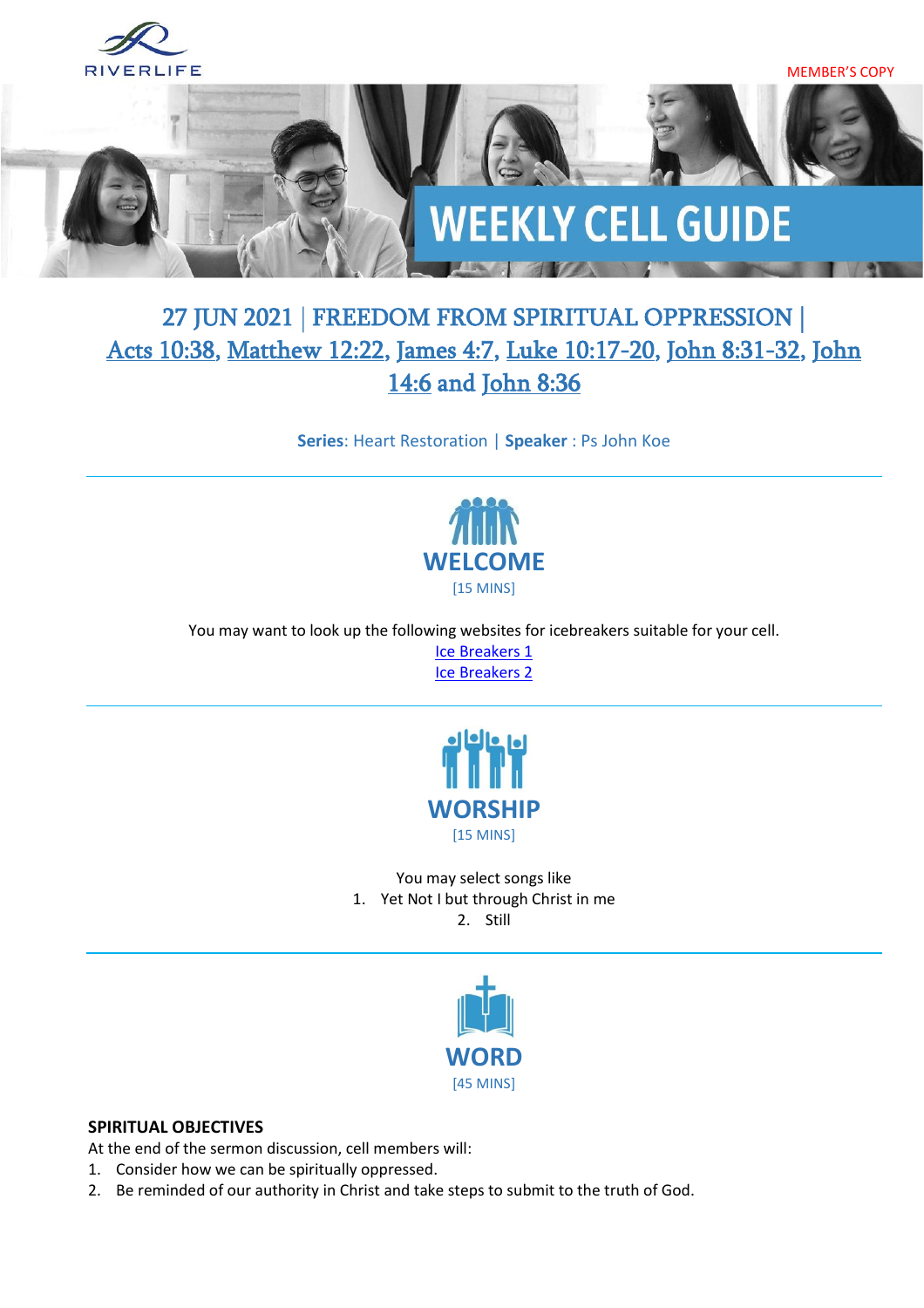#### **SERMON SUMMARY**

When we believe in the lies of the evil one, we give authority to the evil forces to come into our lives and create strongholds. This can lead to spiritual oppression. Spiritual oppression can at times lead to illnesses and mental conditions. Submission back to God gives us authority over Satan and his demonic hosts. Obeying God gives us ultimate freedom in Christ.

#### **SERMON RECAP**

Ps John shared about his own experience where he was exposed to spiritual oppression from young and how Jesus delivered him from it. He shared about how his early experiences exposed him to be sensitised to the spiritual world from a young age. This created a lot of fear in him as others did not have the same experiences as him and he was very young then. This opened him to spiritual oppression. He was also very sick from young, suffering from severe headaches and almost involved in near-fatal accidents.

Ps John also shared about the four doors (from Restoring the Foundations) – These are doorways when open, spiritual powers can enter our lives because they have been given authority to do so.

- Sins of the Fathers and Resulting Curses: the wrongs that our ancestors have done, resulting in curses of our lives. Our ancestors and our parents have spiritual authority over us.
- Ungodly Beliefs: Ps John shared about how he developed ungodly beliefs about the spirit world when he was young, driven by pain and fear. He also shared how ungodly beliefs are thoughts about God or ourselves that go against the character of God and who we are in Christ.
- Soul/Spirit Hurts: Past hurts in our life
- **Demonic Oppression**

Ps John shared about how Jesus set him free. In [Acts 10:38,](https://www.biblegateway.com/passage/?search=Acts+10%3A38&version=ESV) it shows how various individuals were ill because of demonic oppression and Jesus came to set them free. Jesus has the power over every demonic power.

#### *Demonic Oppression vs Possession [\(Matthew 12:22\)](https://www.biblegateway.com/passage/?search=Matthew+12%3A22&version=ESV)*

*Oppression is when a demonic power influences or dominates a person from the outside. Possession is when a demon enters a person to control a person from the inside. In this situation, a Christian cannot be possessed but he can be oppressed.*

The issue of authority – the degree we believe in Satan's lies is the degree he has authority over us. We are to be mindful about what we believe in. Are we believing in the lies of the evil one or in the truth about God and who we are in Him? The degree we submit to God is the degree we gain authority over the evil one. Submission to God grants us the power and authority to resist the evil one [\(James 4:7\)](https://www.biblegateway.com/passage/?search=James+4%3A7&version=ESV). Jesus has given us the authority over the enemy [\(Luke 10:17-20\)](https://www.biblegateway.com/passage/?search=Luke+10%3A17-20&version=ESV). Ps John encouraged us to read the Word and learn to hear God's voice through the Word as that enables us to live in freedom and continual triumph over the evil one.

The truth makes us free and lies make us captive. We are free in Christ. [\(John 8:31-32,](https://www.biblegateway.com/passage/?search=John+8%3A31-32&version=ESV) [John 14:6](https://www.biblegateway.com/passage/?search=John+14%3A6&version=ESV) and [John 8:36\)](https://www.biblegateway.com/passage/?search=John+8%3A36&version=ESV).

#### **DISCUSSION QUESTIONS**

- **1. As a cell, take some time to consider the reasons a person could be experiencing spiritual oppression. The cell can come up with a list of the following a) lies of the evil one that we may fall for, b) spiritual experiences with other religions / occults and c) certain strongholds in our lives that we hold on to (past hurts, strongholds i.e. lack of forgiveness). As a cell, take some time to consider the difficulties (emotional pain, anger) the person is experiencing. Have you had similar experiences in the past? Share your experience with the cell.** [10 Mins]
- **2. As believers, we have been given the authority of Christ. Share an experience where you submitted a situation you were experiencing to God. How did you move towards freedom and wholeness? How can we start / continue to take hold of the authority God has given us?** [10 Mins]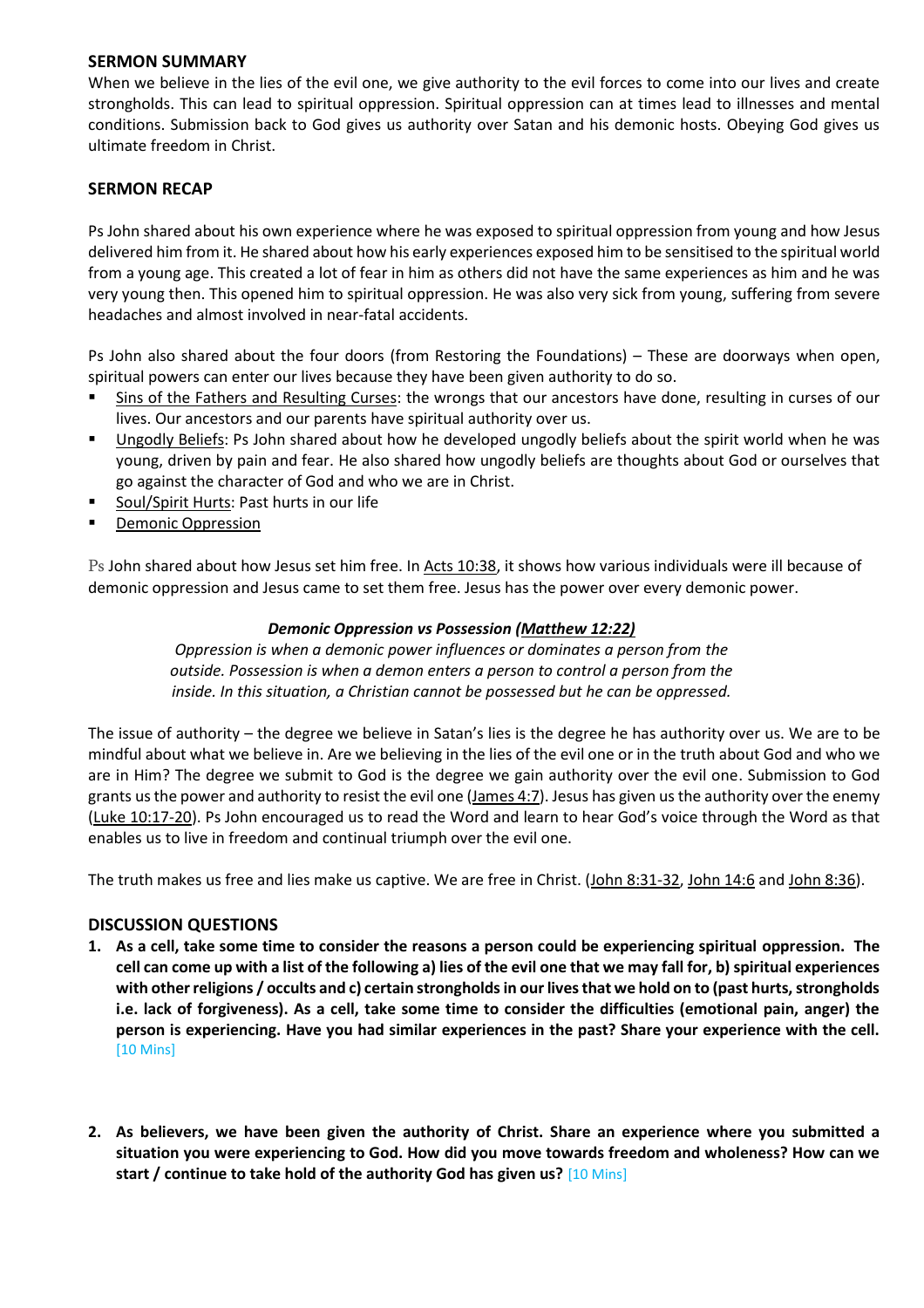**3. As a church, we touched on various topics on Heart Restoration. How has the experience been for you? Jesus came to set us free, and we have been set apart for Him. How can your story of inner healing and restoration be a blessing to an unbelieving lost loved-one and lead them towards Christ?** [15 Mins]



Consider dividing the group into micro-groups for a deeper time of sharing as well as praying for the following items:

#### **1. Sermon Application**

- For wisdom to discern what is God's truth and the lies of the evil one.
- To be mindful of the lies we may be believing, to submit it under the authority of Christ and to walk in freedom
- To be deliberate and intentional in coming before God with a tender heart and being open to his moulding, for His glory.

#### **2. COVID-19 in Singapore**

- a. The sudden rise in community infections to be halted (esp. the Bukit Merah cluster).
- b. Pray that the spread of the Delta variant will be stopped as well.
- c. Continued progress in Singapore to overcome the negative economic and social impact of the current crisis.
- d. Pray for those whose livelihood have been directly impacted by this pandemic especially those in F&B.

#### **3. COVID-19 in the World**

- a. A swift end to the COVID-19 crisis globally, especially in India and the rest of South Asia.
- b. Healing and comfort for those who are sick and suffering.
- c. Protection and guidance for healthcare professionals at the frontline; giving them wisdom, courage, and strength to confront this crisis.



- 1. **Bible Reading Plan.** You can access our 2-Year Bible Reading Plan 2021-2022 by visiting [https://rlc.sg/brp2021.](https://rlc.sg/brp2021)
- 2. **Upcoming Sermon Series: Following Christ 10 Jul - 14 Aug.** Jesus' call to discipleship is to follow a Person "deny himself, take up his cross and follow Me" (Mat. 16:24). Following Christ is a very distinct life. In daily interactions with others, people should see and feel the One whom we follow. The question would be: Is God the main character in your life, or is life mainly about you? In this series, we look at what it means to follow Christ – to be so amazed by who He is that we march to the beat of a different drum and live as a people who truly belong to Him.
- 3. **E-Gathering With Francis Chan.** As part of the Call to Consecrate, we will be having our special e-gathering with Francis Chan on 3 July, 2.30pm - 5.00pm. The e-gathering will be live-streamed via YouTube and will comprise a short worship time and 2 recorded sessions by Francis Chan. The link will be sent out soon.